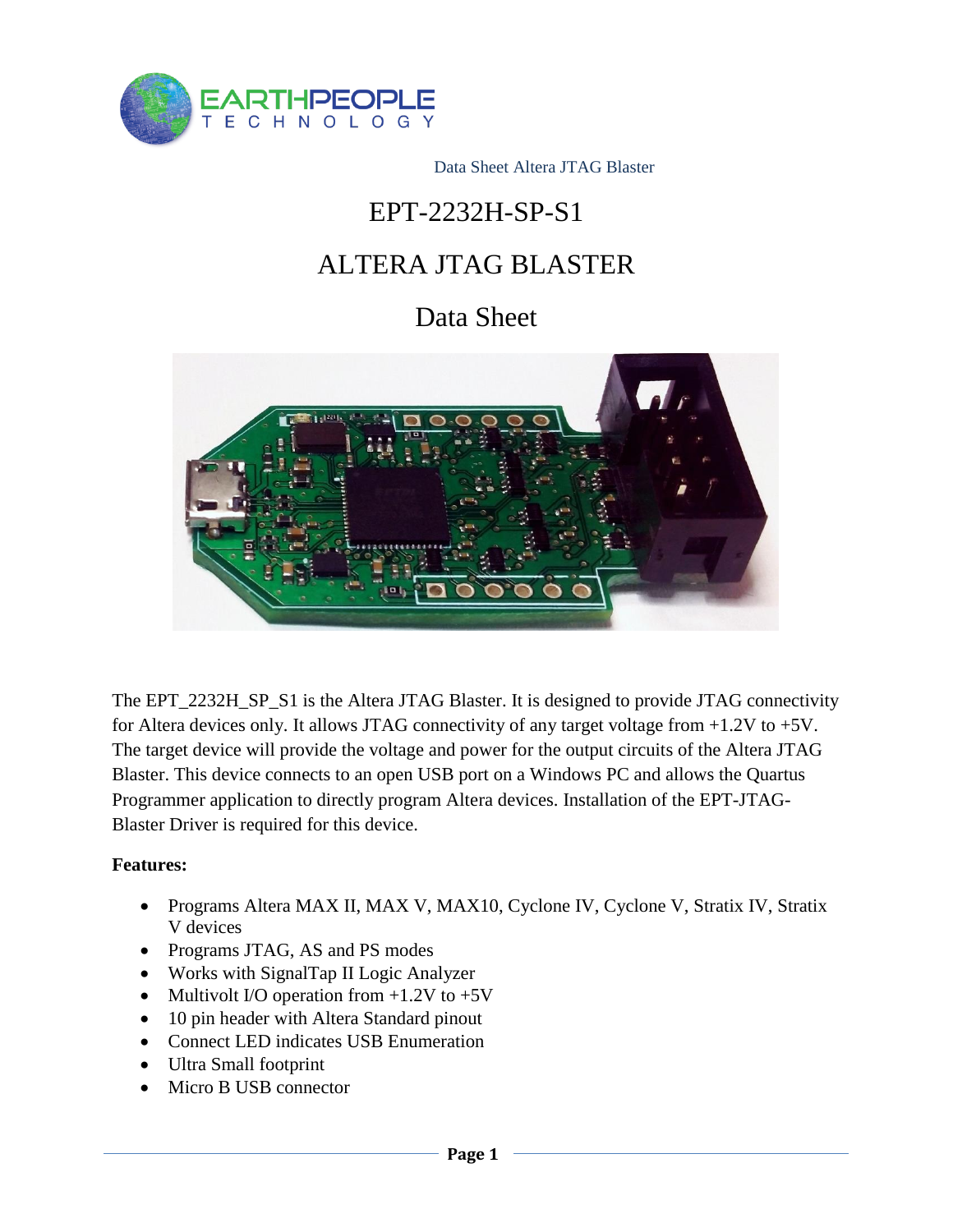

### 1 Description

Altera JTAG Blaster is powered from the USB cable from a Windows PC. A green LED "Connect" lamp is used to indicate when the board has been enumerated. This means the Windows PC successfully found and installed the USB driver for the board. A separate driver provided by Earth People Technology allows this board to be used by the Quartus Application Programmer. Once this driver has been successfully installed, the device can be found in the Hardware Setup drop down box. Just select the device and the programming mode and the appropriate programming file and the board will program your device.

The Altera JTAG Blaster has a 10 pin male header which follows the Altera Standard pinout. It can program Altera devices using the JTAG, AS and PS modes. The JTAG pinout is shown in Figure 1.



Figure 1 EPT-2232H-SP-S1 JTAG Pinout

The pinout for the AS and PS programming modes is shown in Figure 2.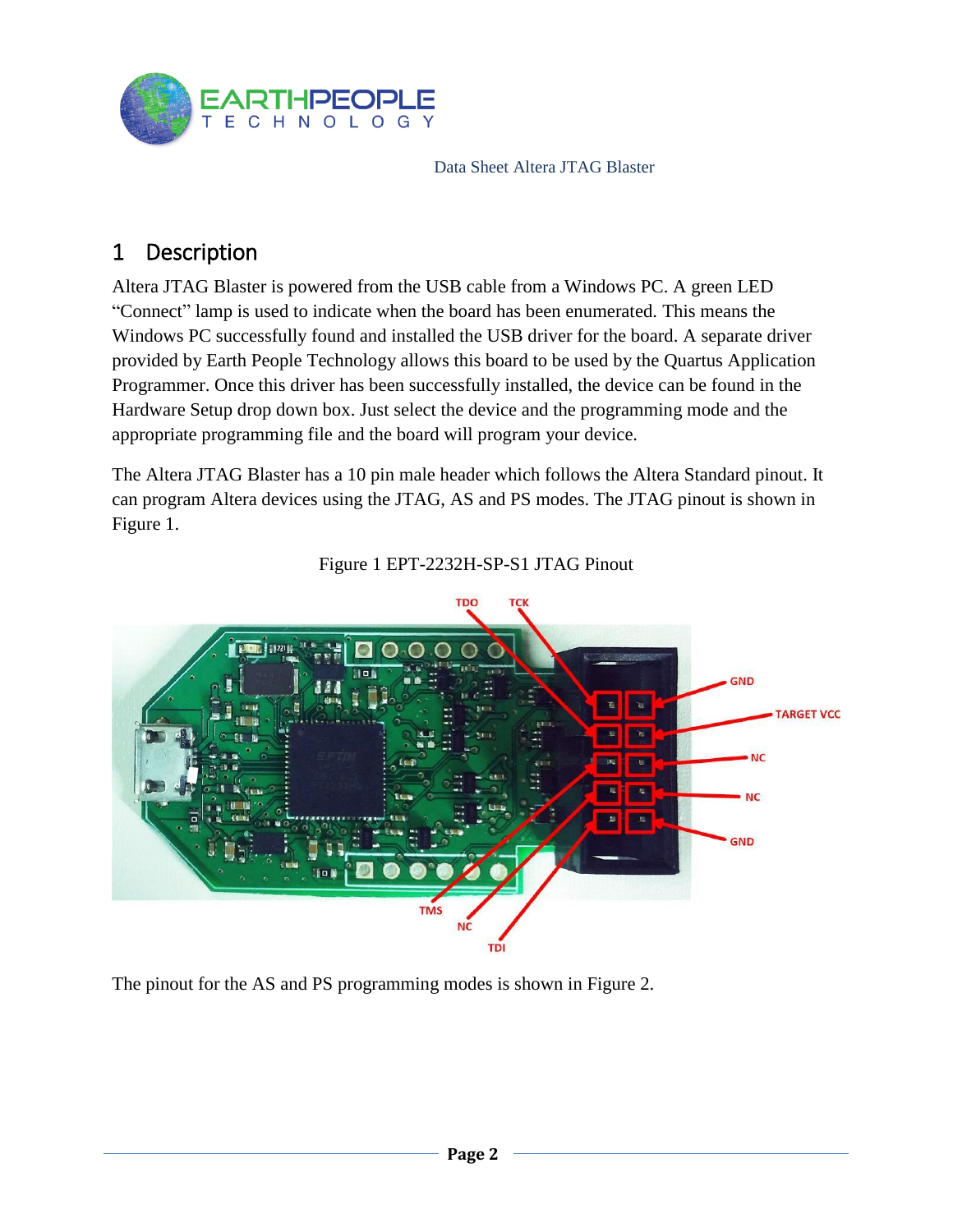

#### Figure 2 EPT-2232H-SP-S1 AS Pinout



### 2 Mechanical Dimensions

Figure 3 EPT-2232H-SP-S1 Mechanical Dimensions

**TBD** 

### 3 Pin Mapping

Figure 4. Pin Mapping

TBD

### 4 Inputs/Outputs

. The target device will supply the voltage and power for the output circuits of the Altera JTAG Blaster. The target device must be capable of supplying approximately 12mA (depending of I/O voltage). If the target device does not supply the I/O power or voltage, the Altera JTAG Blaster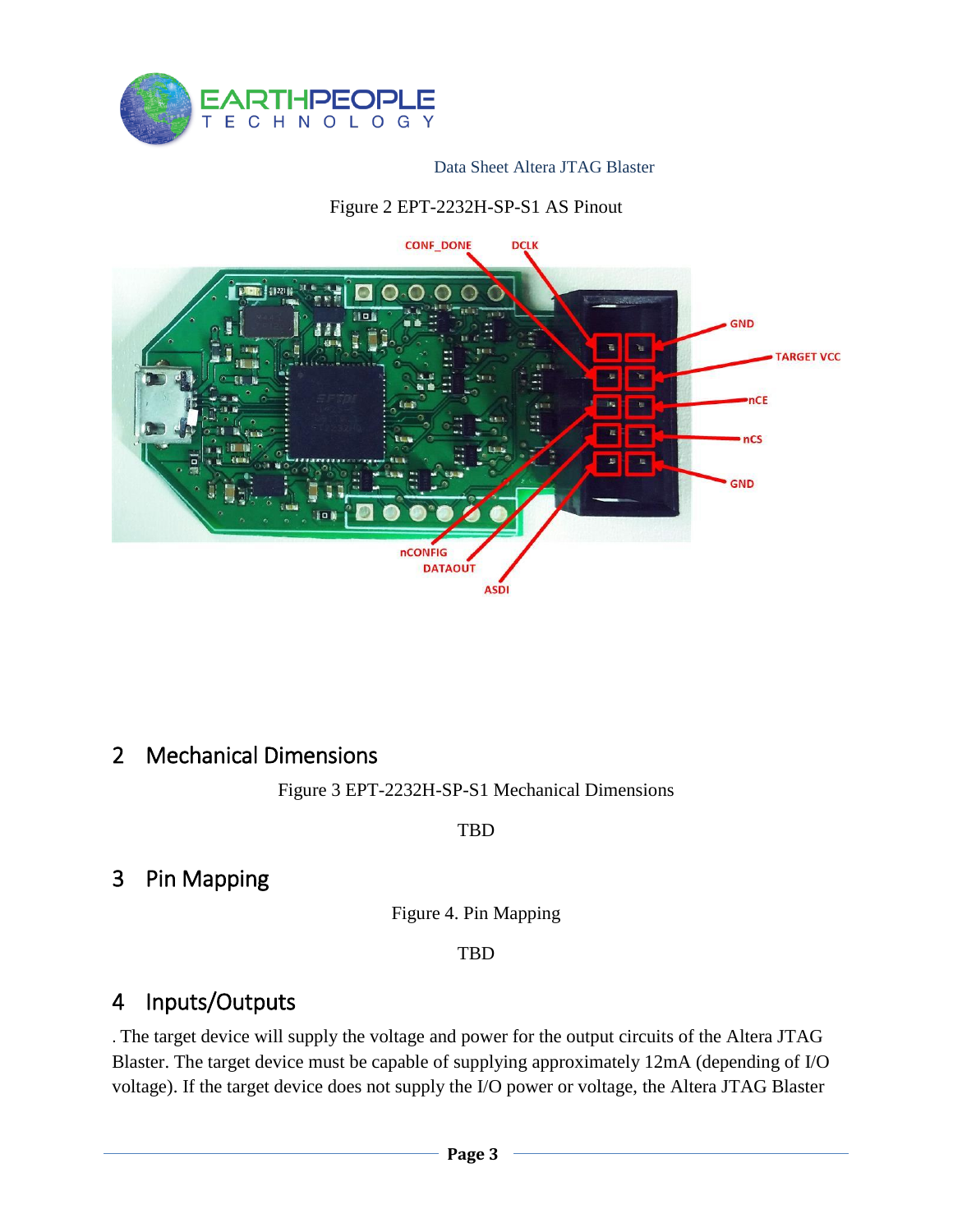

will default to  $+3.3V$  output voltage.

## 5 FPGA Configuration

The EPT JTAG Blaster Driver will allow the Quartus II Software to program any Altera Device. This chip is accessed from the FT2232H USB chip. Quartus will store the compiled and synthesized user code.



After programming is complete, the FPGA automatically resets and reads the code from the Flash chip and programs itself using the Active Serial method.

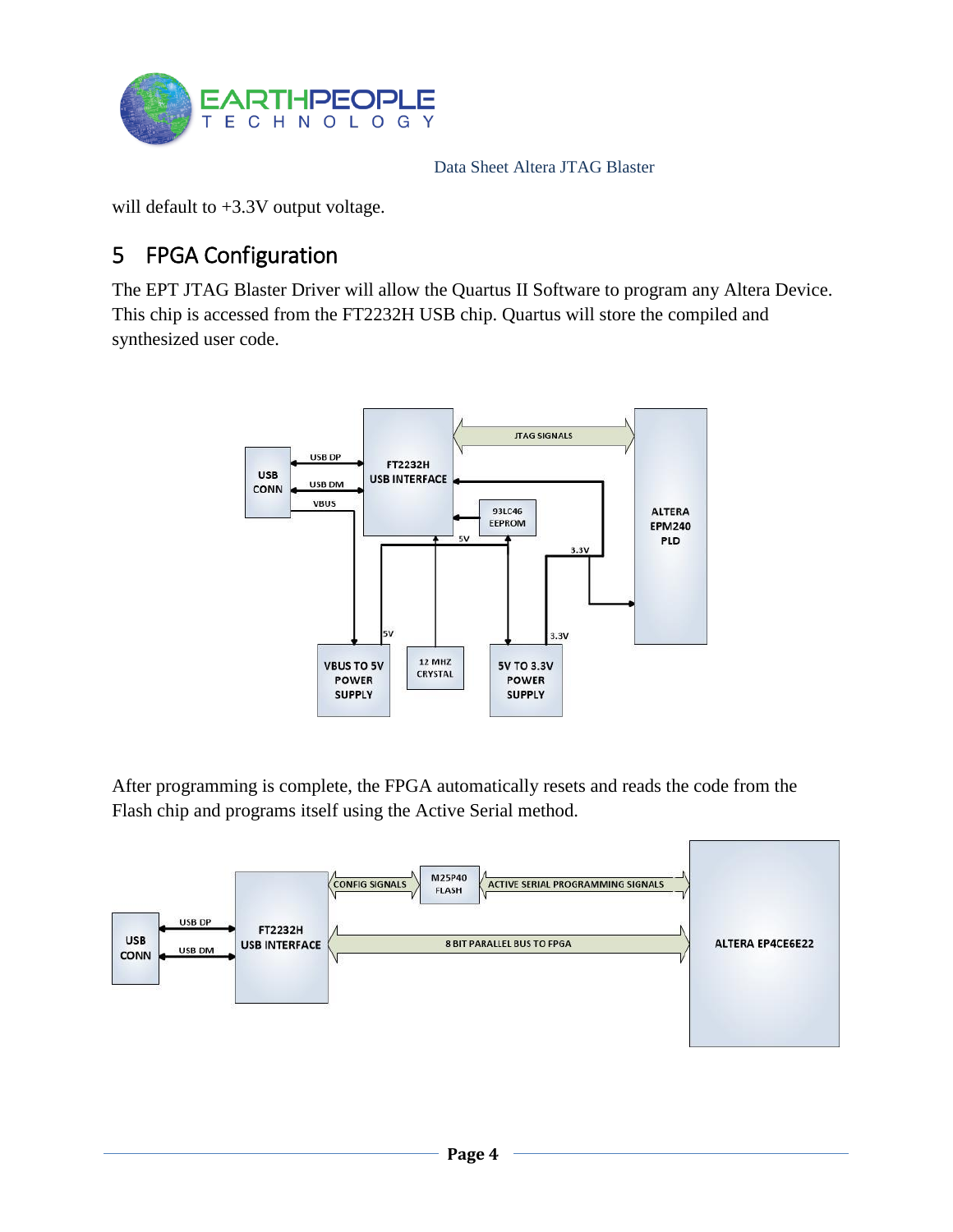

### 6 Altera JTAG Blaster Power

The Altera JTAG Blaster is powered from the USB bus of a Host/PC. The USB supplies a maximum of +5V @ 500mA's.



#### 1.1.1 Power Budget

| ັ<br><b>Device</b>               | <b>Part Number</b> | <b>VUSB</b> |  |
|----------------------------------|--------------------|-------------|--|
| <b>USB</b> to Serial<br>Chip     | FT2232H            | 70mA        |  |
| <b>Voltage Detect</b><br>Circuit | 74LVC1G14SE        | 1mA         |  |
| <b>Power Select</b><br>Circuit   | DMG1023UV          | 0.1A        |  |